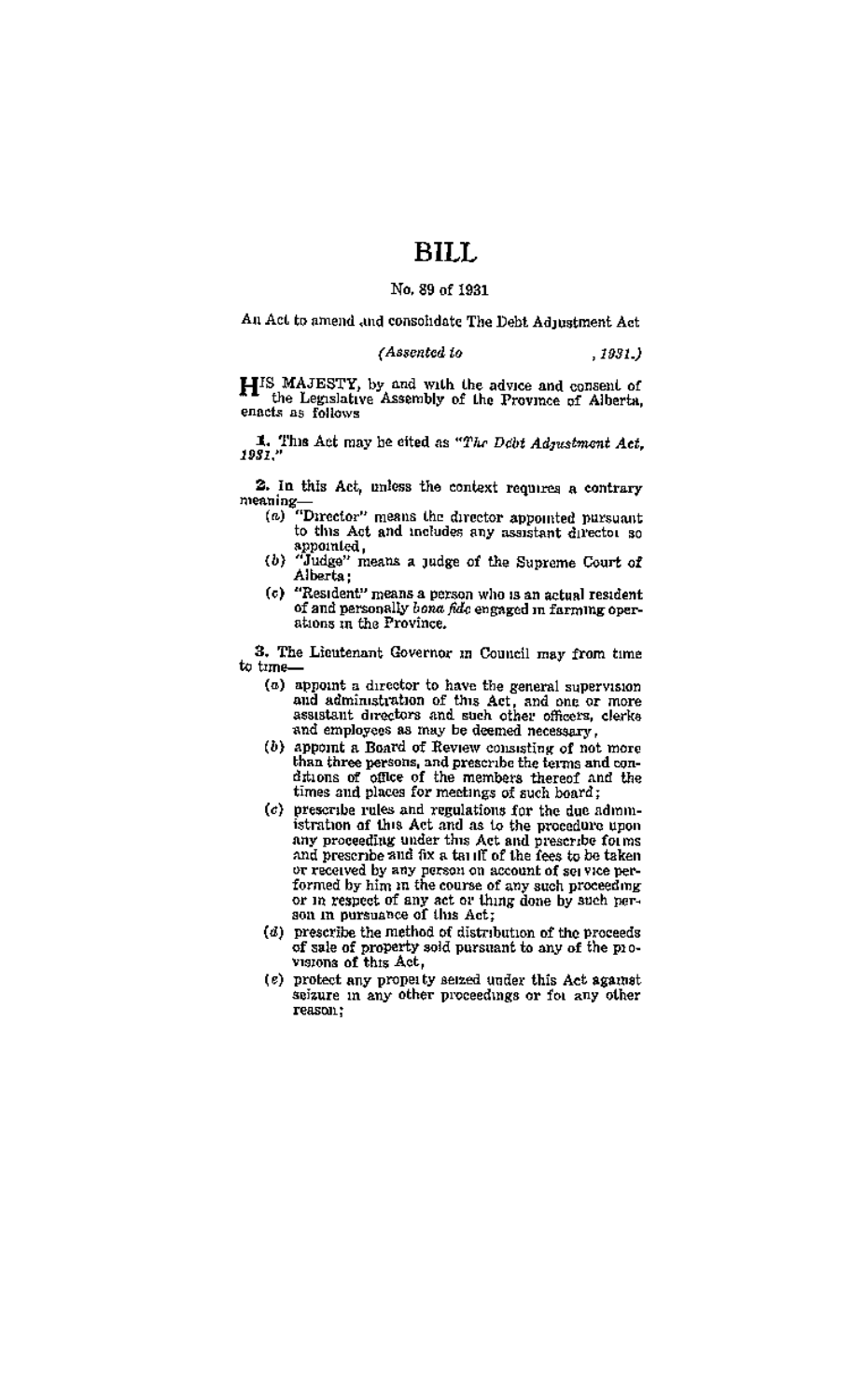(f) add to the property exempt from sessure under any writ of execution

Provided always that no such exemptions shall exceed the exemptions permitted by The Exemptions any writ of execution or from any cause whatsoany writ of such part of the error or other produce of<br>any resident and the proceeds of saie thereof as may<br>be required to provide necessary food and clothing for the resident and his family for a period of three<br>for the resident and his family for a period of three<br>months in addition to the period allowed by The<br>Exemptions Act, and such extended period may be anterior or subsequent to the period mostioned in The Exemptions Act

4. Upon the recept of an application in writing by or on behalf of a resident or any creditor of a resident, the director shall confer with and advise the resident or his cieditor and shall endeavor to bring about an amicable arrangement for the payment of the resident's indebtedness, and for that purpose the director shall inquire into the validity of all claims made against the resident and his ability have or an ensure manner exercise or in the future, and to pay his just debts, either presently or in the future, and shall endeavor to effect an agreement between the 1681eent and his creditous to provide for the settleme dent's debts, either in full or by a composition, and for the purposes of any such inquiry the director shall have all the powers in that behalf which may be conferred upon a com-<br>missioner pursuant to The Public Inquiries Act.

 $5$ . (1) Upon the recorpt of an application in writing in Form A in the schedule to this Act, argued by a resident or by any person authorized by him for that purpose, the or by any person authorized by him for that purpose, our distribution that it ranges are director may, if from intentive made by him he is satisfied as to do, file in the antest of the resulted and has creditors of the co sus-puessa castron, and use registers to every name and the schedule to this Act, and stall cause a notice to be published in The Alberta Gazdie to the effective factor of the schedule to the effect that a certificate liss the provisions of this Act

"so consorts of the factorization shall be attended and shall be<br>accompanied by an affidavit of the attending whites as to<br>be execution thereof, and in ease the application is argined by a person for and on heliad the trac resident for that purpose

(3) Upon the films of the said certificate, no proceeding in the nature of an execution and no proceedings leading to the sale or foreclosure of real property, and no proceedto the sale of foreclosure of real property, and he proceed-<br>mg of any sort citaer in Court or evita-judical, which may<br>lead to the smrupe or sale of the property of the resident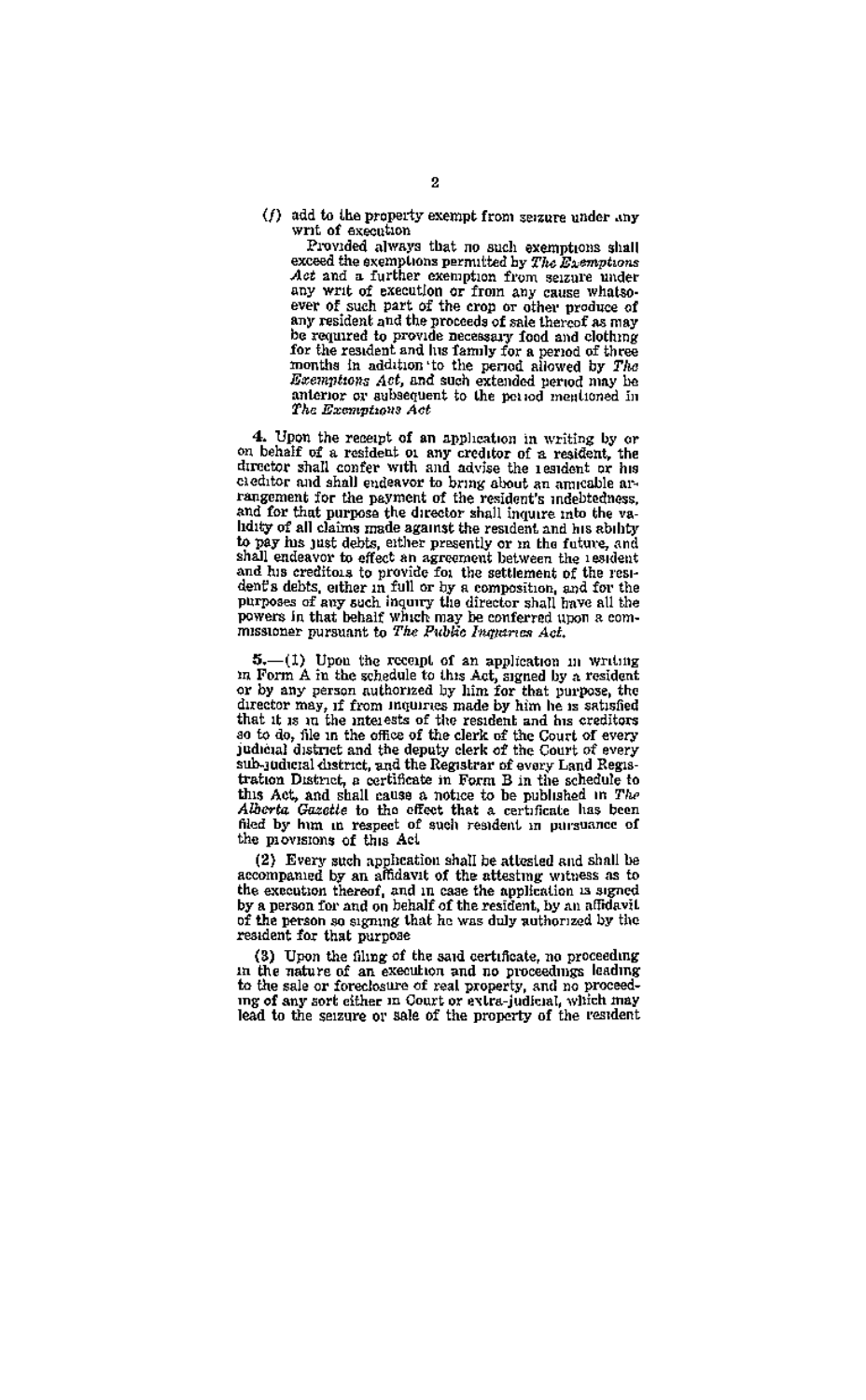named in the certificate, shall be taken or continued without nemed in the cortuneate, shall be taken or comunued without<br>the leave of a judge of the requisition in writing of the<br>director as is hereinafter provided.

(4) Upon the recept by the Registral of any Land Titles<br>Office of any such contificate, the Registrar shall, with all teasonable expedition, prepare an abstract of lifts as to the interest of the person named in such certainst in such the interest of the person named in such registered owner, and forward the same to the director, who shall thereupon send to every other person shown by such abstract to have any interest in such land a notice to the effect that a certificate has been filed pursuant to this Act.

(5) As soon as conveniently may be after the filing of<br>any corrificate, the director shall take such steps as he deems proper to acquaint the creditors of the financial position of the resident.

(6) From and after the filing of a certificate pursuant to subsection  $(1)$  hereof and so long as such certificate remains uncaucelled and in force, no sale, conveyance, mortgage or sensitive also that is contained to the resident named in such<br>certificate with any of his personal property or with any<br>land shall have any validity, force or effect unless made or done with the consent in writing of the director, which consent exce he either general or specific.

(7) No regretration clerk and no Registrar of Land Titles in whose office a certificate has been filed shall register any transfer, convergence, mortgage, meumbrance or other in-<br>statement affecting any property of the resident unless the<br>same is accompanied by the consent of the director or a certified copy thereof.

(8) The period during which a certificate is in force shall be excluded in the computation of the time within which an action must be commenced pursuant to the province after any statute in force in the Province which limits the tume within which actions may be brought

6.- (1) In any case where a certificate has been filed, a ca editor of the resident named therein may spply to a judge<br>capacities of the resident named therein may spply to a judge<br>upon notine in writing to the director for leave to proceed. and such notice shall be deemed to be served unon proof that the same was sent from a post office within the Province in a duly prepaid cover by registered mail addressed to the director or to an assistant director having an office in the judicial district in which the resident resides at least eight clear days before the date of hearing mentioned in the  $natus$ 

(2) Every such application shall be made to a judge at Calgary in the case of residents of the judicial district of Caugary, Macleod, Lethbridge, Medicine Hat, Hamna or any sub-judicial districts thereof, Medicine Hat, Hamna or any sub-judicial districts thereof, and at Edmonton in the case of residents of any other judicial districts o districts thorset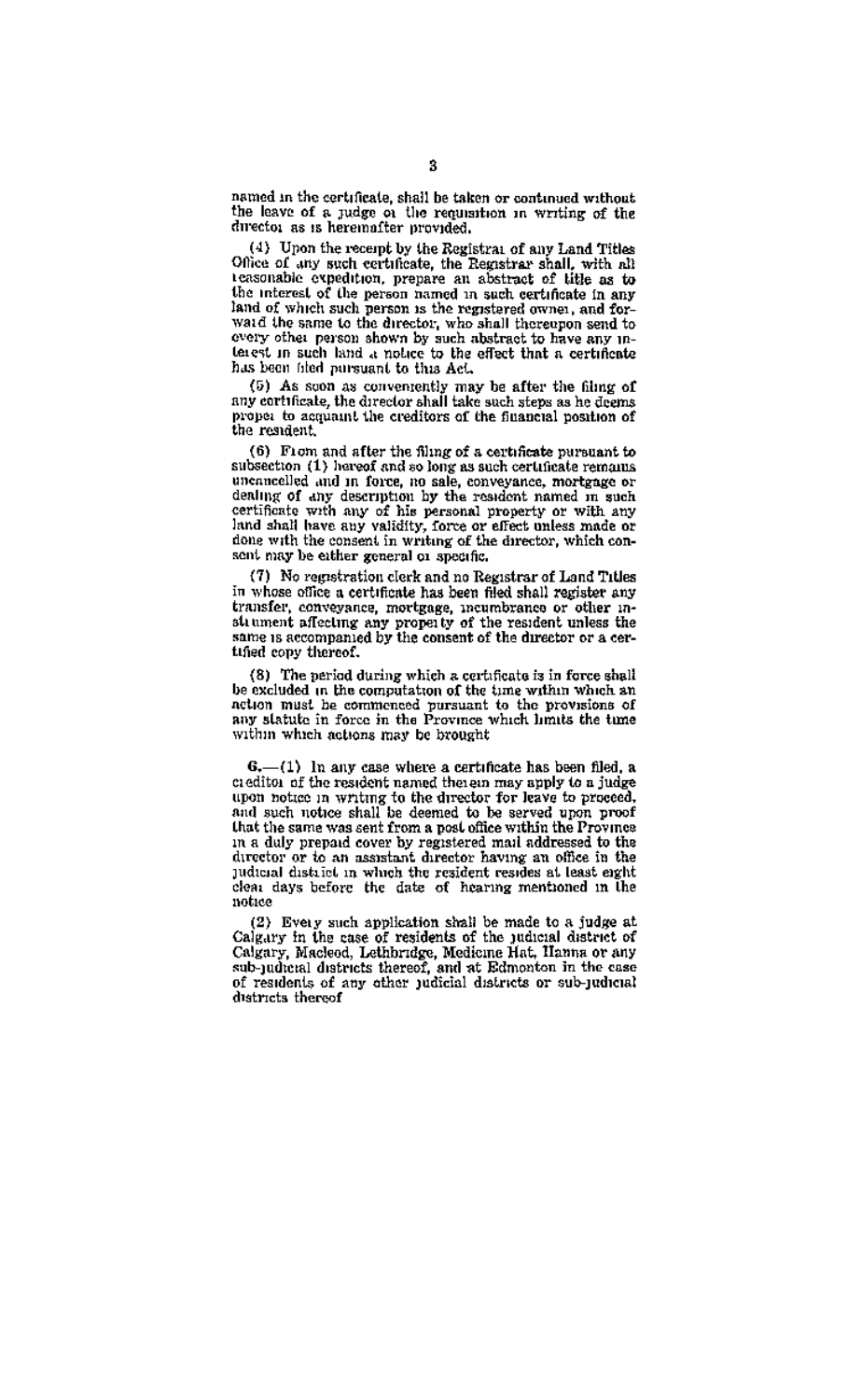(3) Every such application shall be heard in a summary<br>manner and the judge in his discretion may adjourn such hearing from time to time and for such time, and receive evidence by affidavit or sure coce, and he may in his discreson grant of refuse any application, having terms in memoriall the other creditors of the resident, and the purpose and all the other creditors of the resularit, and the purpose and<br>objects of this Act, and may make any order he thinks<br>proper for the interminancement of the property of the properties<br>resident and in particular may, as a con tion of any property of the resident and the application of any proceeds of sale thereof or as to the custody of all or any of the property of the resident, and in case the pudge makes an order granting the application, he may either cancel the certainst control of the certain of the cercan the certain of the conduct from the operation of the order, the order, and may by that or any subsequent order give all requisite and may by that or any subsequent order give all requisite directions for the removal or of the property of the resident which may become hable to of the property of monsequence when may become mane to<br>sellare or sale in consequence of the granting of such leave<br>or the cancellation of the certificate and for the distribution<br>of the proceeds of sale thereof, and the p

- (4) (c) Any person who is a mortgagee or an unpaid we can person who is a mongage or an unpern who desires to proceed against a resident in respect of whom a certificate has been filed for the purpose of enforcing the remedies of the mortgages or unpaid vendor against the land comprised in such pair ventor aggreement, as the case may be, be may leave to a judge, apply to the Board of Review con stituted pursuant to this Act, and every such application shall be heard upon the same potice and in cation shall be neare upon the same bowes since in<br>the same manner as is by this Act provided in the case of an application to a judge, and the board hearing such application may make any order which the judge is empowered by this Act to make and every order so made shall be final and conclusive and there shall be no appeal therefrom, and every order of the board shall be signed by the chairman of the board and shall be filed in the office of the clerk of the District Court of the Judicial district or Subjudicial district thereof in which the resident reif such order had been made by a judge on application to him pursuant to this Act:
- (b) In any case where an application made under this enhereiton has been refused, the applicant may after the experience of aix months from the date of such refusal, apply to the board to cancel or vary any previous order, in the same manner as in the case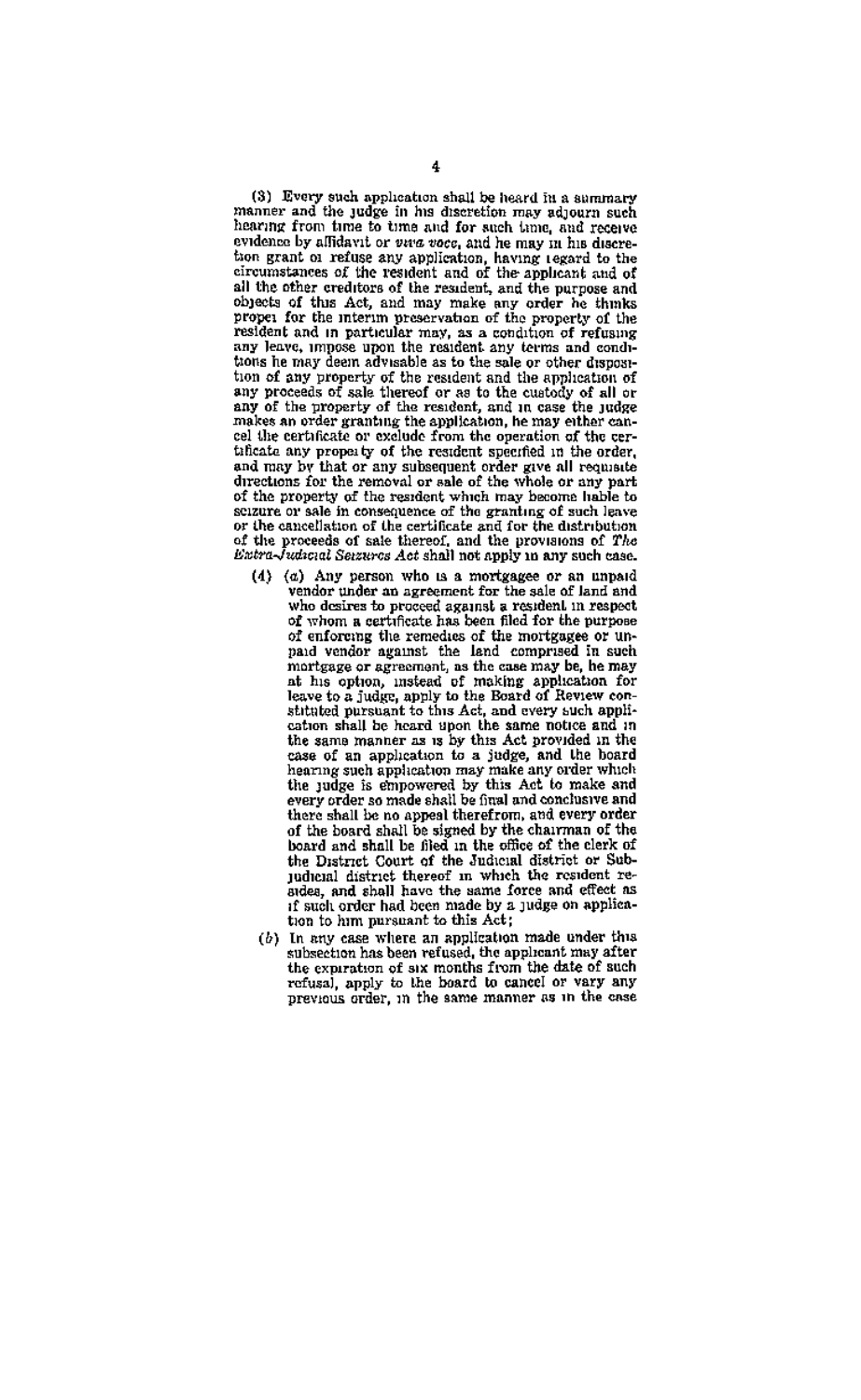of an annual entiretion and theresman the board shall have the same powers as in the case of an original application:

(c) Every application made pursuant to this aubsection newey apparented at the sittings of the board heid, in<br>shall be heard at the sittings of the board heid, in<br>the case of results of the Judicial districts of Cai-<br>isery. Macleod. Lethbridge. Medicine Hat, Hanna, or any Sub-judicial districts thereof, at Calgary, and in the case of resultants in any other Judicial district or<br>Sub-judicial district in any other Judicial district

7. In any case where it is made to appear to the director by any creditor or creditors of a resident in respect of whom a certificate has been filed, that it is advisable so to do, the director may, in his sole discretion, canocl such certificate atrector may, in mis some onservation, cancer such certaineate<br>in whole or in part by filing in the official of the clerk and<br>recrating in which the certificate was originally filed, a canregistrar in Winds are certained was originally men, a con-<br>cellation in Form C of the schedule to this Act, and thereupon such certificate shall tease to have any offect whatsoever, or to the extent to which the same is cancelled, as the case may be.

8. In any case where a certificate under this Act has been S. In any case where a certaneaxe under the *Axx* has been<br>filed, and it is made to appear by any creditor to the director<br>that the property of the readent therein nemed is for any<br>reason whatsoever in jeopardy, the direct under his hand directed to the sheriff of the judicial district season, which such property is attacted require such sheriff to<br>it, which such property is attacted require such sheriff to<br>sexe such designated property and to hold and deal with the once need to compute property and to not and deal with the same for him in such may need the director may need the director of the director of the director of the director of the director of the director of the state of th seize such property and to deal with the same in such man-<br>net as the director may from time to time by writing under his hand direct, and the proper fees and expenses incurred<br>by the should in respect of such property shall be a charge upon the said property

9. The duestor may, in any case where he has filed a certificate durest the resident named in such certificate to deal with all or any part of his property in such manner as deal with all of any part of his property in such manner as<br>the director may in his discretion deem expedient, and every<br>such direction ahall be in writing and signed by the director,<br>and it shall be the duty of such resid every such direction

10. If any resident in respect of whom a certificate has<br>been filed under that Act makes any dismostion of any of has real or personal property in contravection of the prodirection given by the director under the provisions of the incention as continue of the complying with any order, direction at condition given or imposed by a judge or the Board of Review under the provisions of this Act, then, and the in every such case in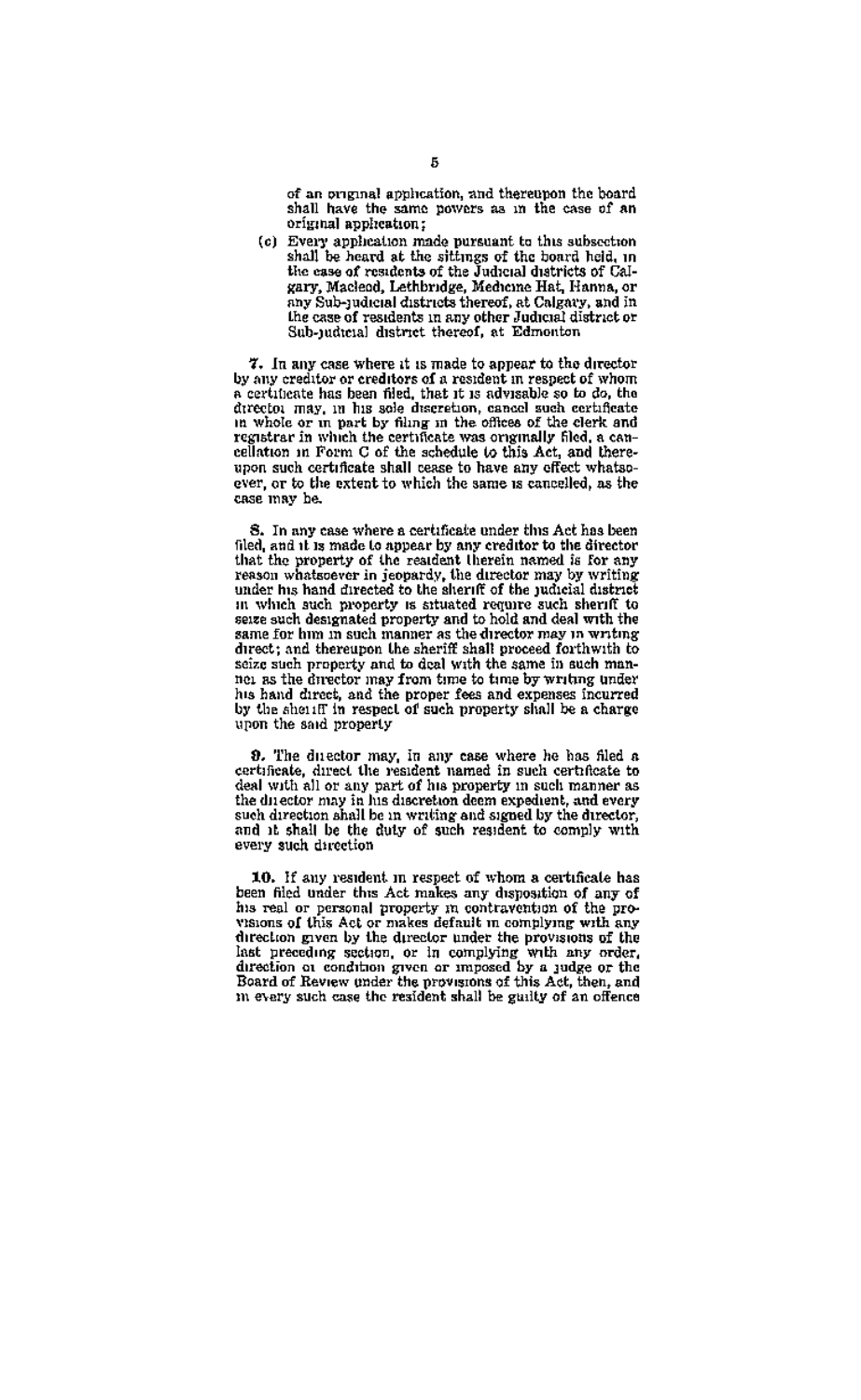and shall be itable upon summary conviction to a fine not exceeding two lumined and fifty dollars, and in definition payment thereof to a term of impromement with hard labor not exceeding three months, or to both

11. The director may make all such inquiries as he may from time to time deem advisable with regard to the properly of any resident in respect of whom a certificate has been filed, and as to the disposition of any such property, and for that purpose he may examine under eath any such resident, and his servants and agents, and any pation who of such resident, and he shall have all the powers in that behalf which may be conferred upon a commissioner sp-

12. All the powers and authority by this Act conferred upon the director shall be deemed to be conferred upon every assistant director, and may be exercised by the assistant director in the absence of the director

13. Every clerk of the Court and sheriff, and every electric depaths and departs and figure The shall receive and figure with the distinguished in the distinguished in the distinguished by the distinguished by settles and

14. The Doot Adjustment Act, being chapter 43 of the Statutes of Alberta, 1923, is hereby repealed.

**15.** This Act shall come into force on the ... day<br>of ... ..., 1931, and shall remain in force only until the ......day of ..., 1933.

## SCHEDULE

#### FORM A

#### (Section 5, subsection (1).)

In the matter of The Debt Adjustment Act, 1931, I, the undersigned, do hereby certify as follows.

 $\cdots$ 

1 That I am resident at ...

2. That I am personally bone fide engaged in farming operations at of Alberta

3. That I am the owner of the land and crops thereon, as rollows

Description of land. Crops thereon. Acreage of erops.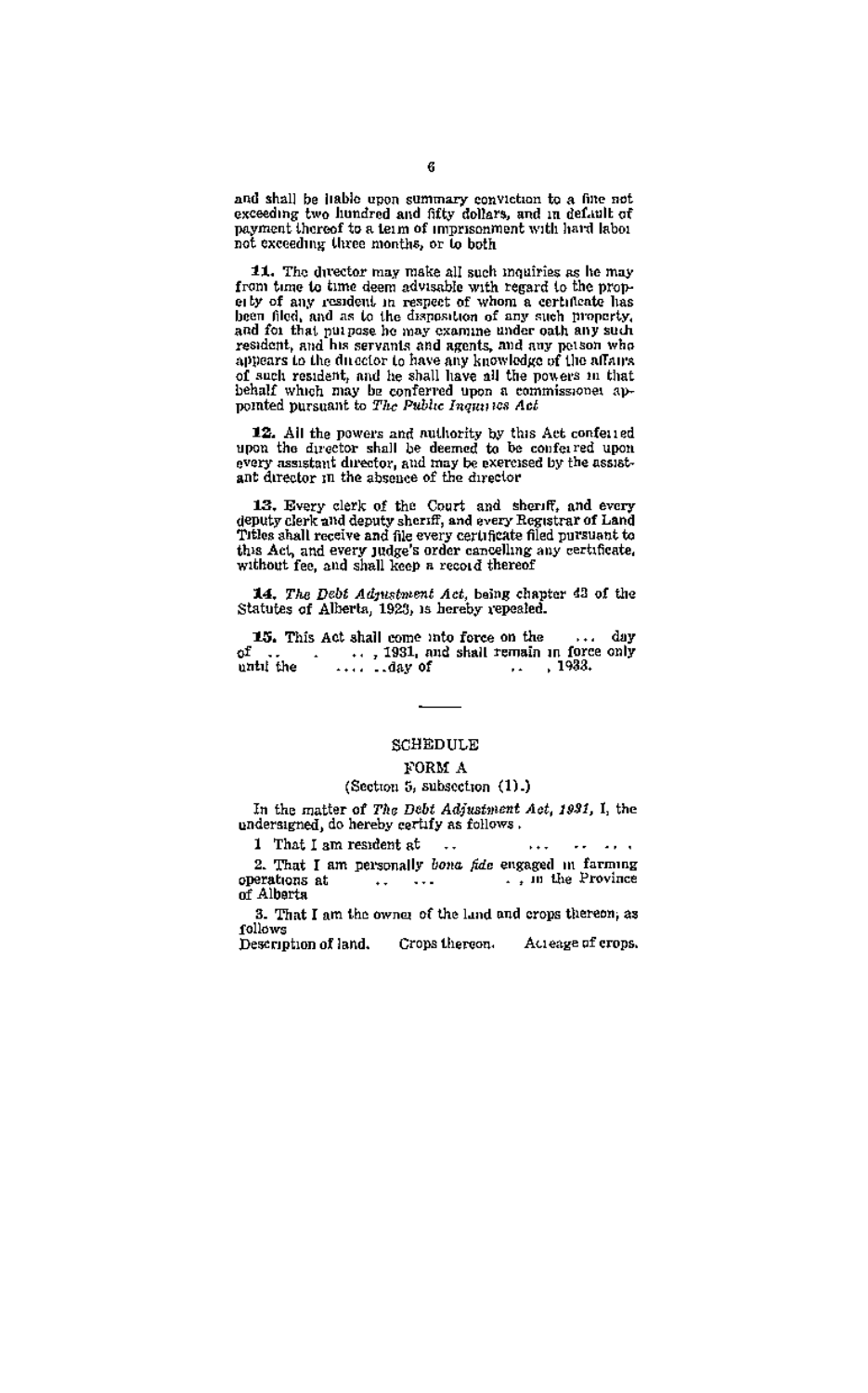4. That 1 own the following live stock and farm machinery:

| Horses         |     | 1.1.4 |                      |       | . . |                      | ٠          |
|----------------|-----|-------|----------------------|-------|-----|----------------------|------------|
| Cattle         | . . |       | $\ddot{\phantom{0}}$ | 1.1.1 |     | $\ddot{\phantom{1}}$ |            |
| Sheep          | ٠   |       |                      | ×.    | ٠   | $\ddotsc$            | 1.1.1<br>٠ |
| Swing          |     |       |                      |       | ××  | د د                  |            |
| Farm machinery |     |       |                      |       |     |                      |            |

 $6$  That I am indebted in the sum of  $8$ .... and that I am unable presently to pay such debts, and that I apprehend proceedings by one or more of my creditors lead. the to une roroon reansomence of my property, or puts vices<br>of, and that unless my assets are conserved, unnecessary<br>loss will ensite both to my creditors and myself

Therefore, I apply to you and request you to file your ertificate concerning me pursuant to the movisions of The Debt Admstment Act. 1981.

And forther I undertake and agree that I will upon the And 1011561 a showtises and agree that a win sign and applied of such certained electricals which may be given by you as to the disposition of my said crops and all my other property above described, or any part thereof, a my oncer property answe assertions, or any part thereon, as<br>may be given by you put mant to any of the provisions of<br>the and Act, and to hold the property aforesaid as bailed for you, and I constitute you my attorney in transact ony of my business in my name and on my behalf, as you may think fit, and I agree to contemn and ratify you acts in so<br>doing, and to indemnify you in respect thereof

|  | Dated at   m the Province of Alberta. |  |  |     |
|--|---------------------------------------|--|--|-----|
|  | this  day of    . 19                  |  |  |     |
|  |                                       |  |  | . . |

#### CANADA PROVINCE OF ALEERTA

 $19...$ 

 $\mathbf{I}_{t},\ldots,\ldots$  of Alberta,  $\dots$  $\ldots$  of  $. In$ . make outh and say. That .. of  $\ddotsc$ named in the above written application is personally known to me, and that the said application was signed by him in my presence, and that the signature was signature thereto is my signature and that the same was signature wrtuess thereto Sworn at ...  $. m<sub>2</sub>$  $th_{18}$ . day of . - 1

Before me,

A Commissioner for Onthe.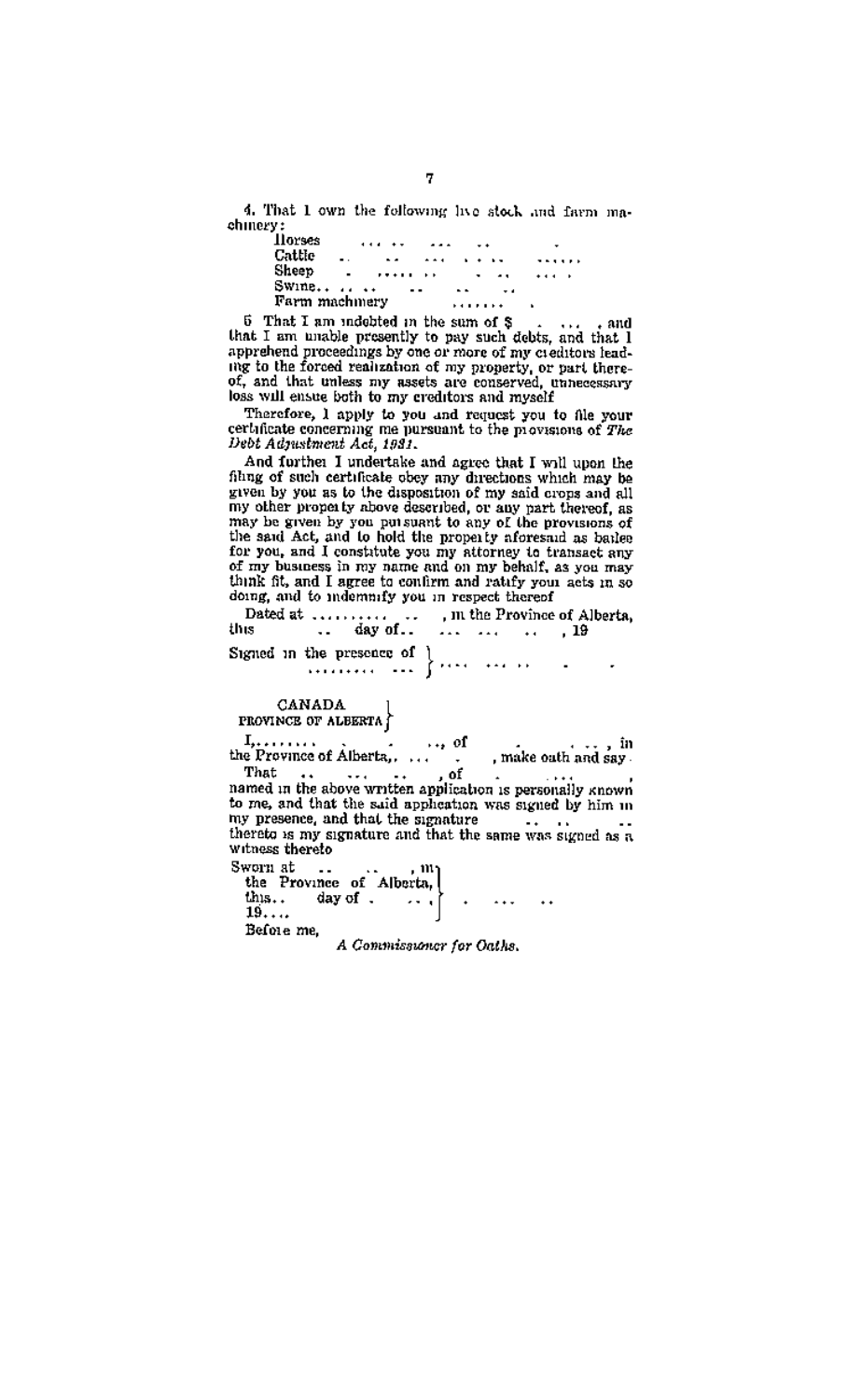### **FORM R**

# (Section 5, subsection (1) )

# The Debt Adjustment Act. 1981

This is to certify that

This is to certify that  $\mathbf{r}_1, \mathbf{r}_2, \ldots$ <br>of ....  $\mathbf{r}_k$  resident within the meaning of  $\mathcal{D}k$  *Debt Adjustment Act, 1951*, is a preson entitled to the benefit of the provisions of section 10 of the said Act  $\overline{19}$ Dated at ... ... this... day of

Derector

# FORM C.

# (Section 7)

#### In the matter of The Debt Admetment Act. 1931

To all Clerks of the Court and Sheriffs and Registrars whom it may concern.

Divertor.